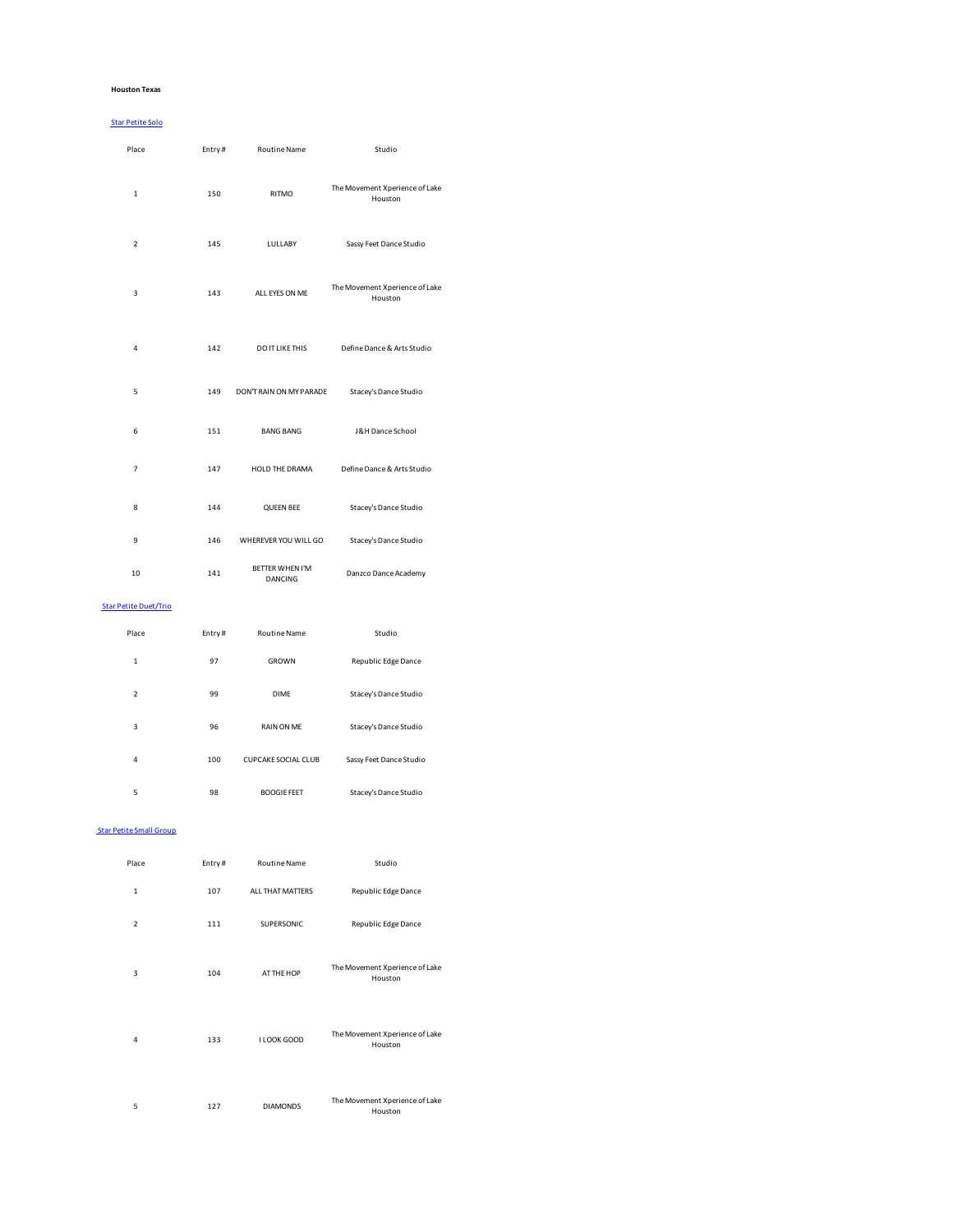| 6                              | 115    | YESTERDAY                             | The Movement Xperience of Lake<br>Houston     |
|--------------------------------|--------|---------------------------------------|-----------------------------------------------|
| 7                              | 123    | <b>FLAUNTIT</b>                       | Stacey's Dance Studio                         |
| 8                              | 110    | WASH THAT MAN OUTTA<br><b>MY HAIR</b> | Danzco Dance Academy                          |
| 9                              | 109    | <b>ENERGY</b>                         | Define Dance & Arts Studio                    |
| $10\,$                         | 105    | CANDYMAN                              | Stacey's Dance Studio                         |
| <b>Star Petite Large Group</b> |        |                                       |                                               |
| Place                          | Entry# | Routine Name                          | Studio                                        |
| 1                              | 134    | <b>BROADWAY BABY</b>                  | Stacey's Dance Studio                         |
| $\overline{\mathbf{c}}$        | 125    | THE SECRET GARDEN                     | Stacey's Dance Studio                         |
| <b>Star Junior Solo</b>        |        |                                       |                                               |
| Place                          | Entry# | Routine Name                          | Studio                                        |
| $\mathbf 1$                    | 364    | COPPELIA                              | J&H Dance School                              |
| $\overline{\mathbf{c}}$        | 388    | DANCING ON MY OWN                     | Republic Edge Dance                           |
| 3                              | 398    | <b>ATTENTION</b>                      | Stacey's Dance Studio                         |
| $\overline{4}$                 | 378    | BANJI                                 | Republic Edge Dance                           |
| 5                              | 365    | <b>BLUE BIRD VARIATION</b>            | Faith Dance Studio                            |
| 6                              | 409    | MOONLIGHT                             | Define Dance & Arts Studio                    |
| 7                              | 394    | <b>ADVENTURERS</b>                    | Steppin' Time Performing Arts<br>Center       |
| 8                              | 368    | <b>DARK SIDE</b>                      | Republic Edge Dance                           |
| 9                              | 377    | <b>STRAIGHT UP</b>                    | Sassy Feet Dance Studio                       |
| $10\,$                         | 405    | <b>THINK</b>                          | Stacey's Dance Studio                         |
| 11                             | 374    | I CAN'T DO IT ALONE                   | Republic Edge Dance                           |
| 12                             | 389    | SUNSINE                               | Steppin' Time Performing Arts<br>Center       |
| 13                             | 403    | GROWN                                 | Stacey's Dance Studio                         |
| 14                             | 392    | RUN TO YOU                            | Republic Edge Dance                           |
| 15                             | 375    | EVIL LIKE ME                          | <b>SWITCH Arts &amp; Recreation</b><br>Center |

## Star Junior Duet/Trio

| Place |  |
|-------|--|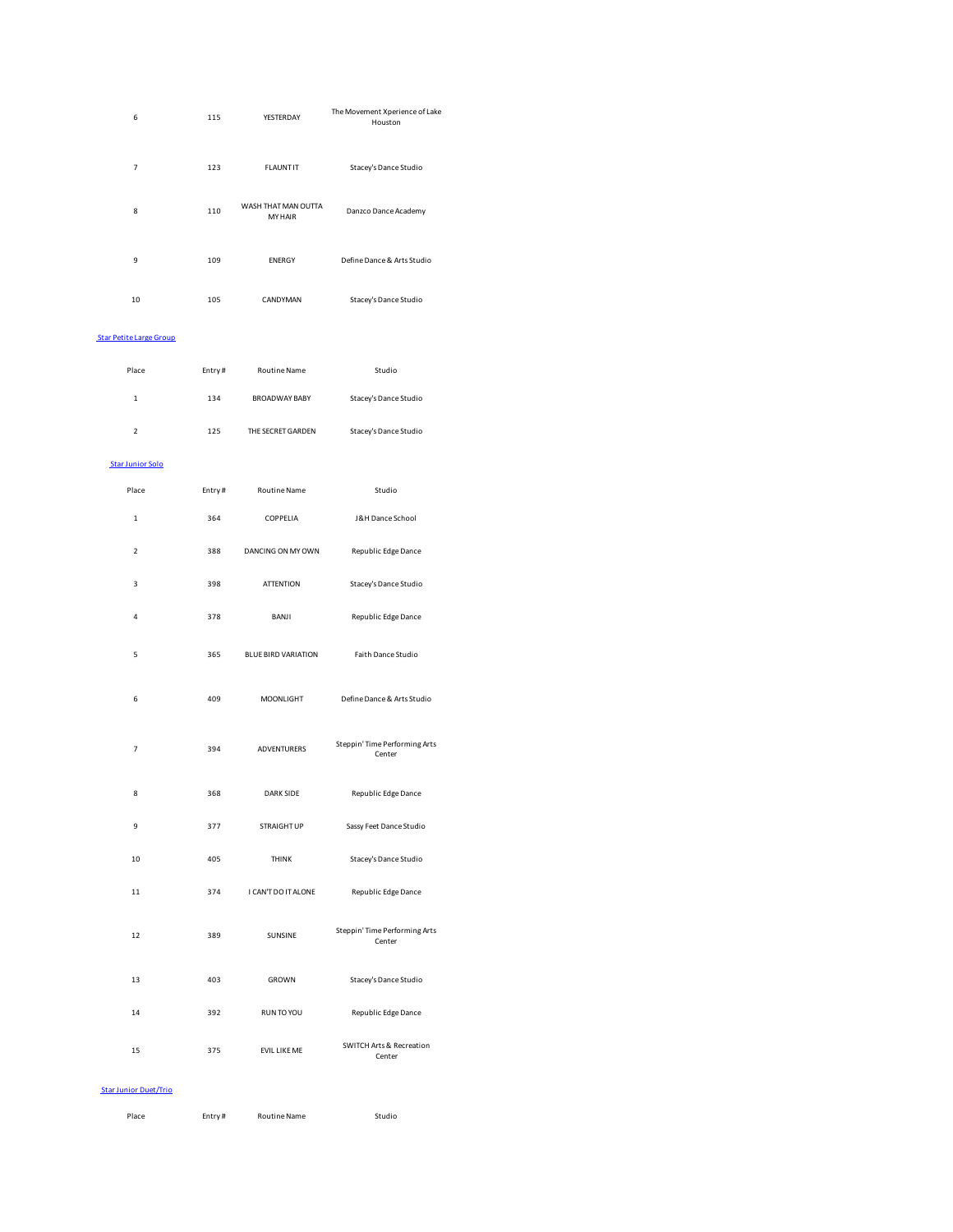| $\mathbf{1}$   | 178 | WICKED LITTLE GIRLS   | Republic Edge Dance                       |
|----------------|-----|-----------------------|-------------------------------------------|
| $\overline{2}$ | 190 | <b>FLEKTRIC TWINS</b> | Sassy Feet Dance Studio                   |
| 3              | 189 | <b>BEST FRIEND</b>    | The Movement Xperience of Lake<br>Houston |
| 4              | 168 | <b>I LL BE THERE</b>  | Sassy Feet Dance Studio                   |
| 5              | 179 | SUPABEAT              | Stacey's Dance Studio                     |

#### Star Junior Small Group

| Place          | Entry# | <b>Routine Name</b>    | Studio                                    |
|----------------|--------|------------------------|-------------------------------------------|
| 1              | 219    | SLUMBER PARTY GIRLS    | Sassy Feet Dance Studio                   |
| $\overline{2}$ | 175    | <b>HAIRSPRAY</b>       | The Movement Xperience of Lake<br>Houston |
| 3              | 228    | SAFE AND SOUND         | Republic Edge Dance                       |
| 4              | 210    | ON THE FLOOR           | Stacey's Dance Studio                     |
| 5              | 221    | PON DE REPLAY          | Republic Edge Dance                       |
| 6              | 229    | WE RE GONNA BE FRIENDS | Sassy Feet Dance Studio                   |
| $\overline{7}$ | 227    | LUCKY                  | Republic Edge Dance                       |
| 8              | 192    | LET IT GO              | Stacey's Dance Studio                     |
| 9              | 222    | WORK OUT               | The Movement Xperience of Lake<br>Houston |
| 10             | 226    | <b>BOYS LIKE YOU</b>   | Danzco Dance Academy                      |

## Star Junior Large Group

| Place                    | Entry# | <b>Routine Name</b>  | Studio                             |
|--------------------------|--------|----------------------|------------------------------------|
| $\mathbf{1}$             | 209    | JUICY WIGGLE         | Republic Edge Dance                |
| $\overline{2}$           | 166    | A THOUSAND YEARS     | Star Way Dance Academy             |
| 3                        | 184    | WIND IT UP           | Sassy Feet Dance Studio            |
| <b>Star Teen Solo</b>    |        |                      |                                    |
| Place                    | Entry# | <b>Routine Name</b>  | Studio                             |
| $\mathbf{1}$             | 15     | <b>MEMORIES</b>      | <b>J&amp;H Dance School</b>        |
| $\overline{\phantom{a}}$ | 14     | <b>FROZEN FLOWER</b> | Golden Peacock School of Dance     |
| 3                        | 13     | <b>RUNAWAY</b>       | Stacey's Dance Studio              |
| 4                        | 9      | FOR MY HELP          | SWITCH Arts & Recreation<br>Center |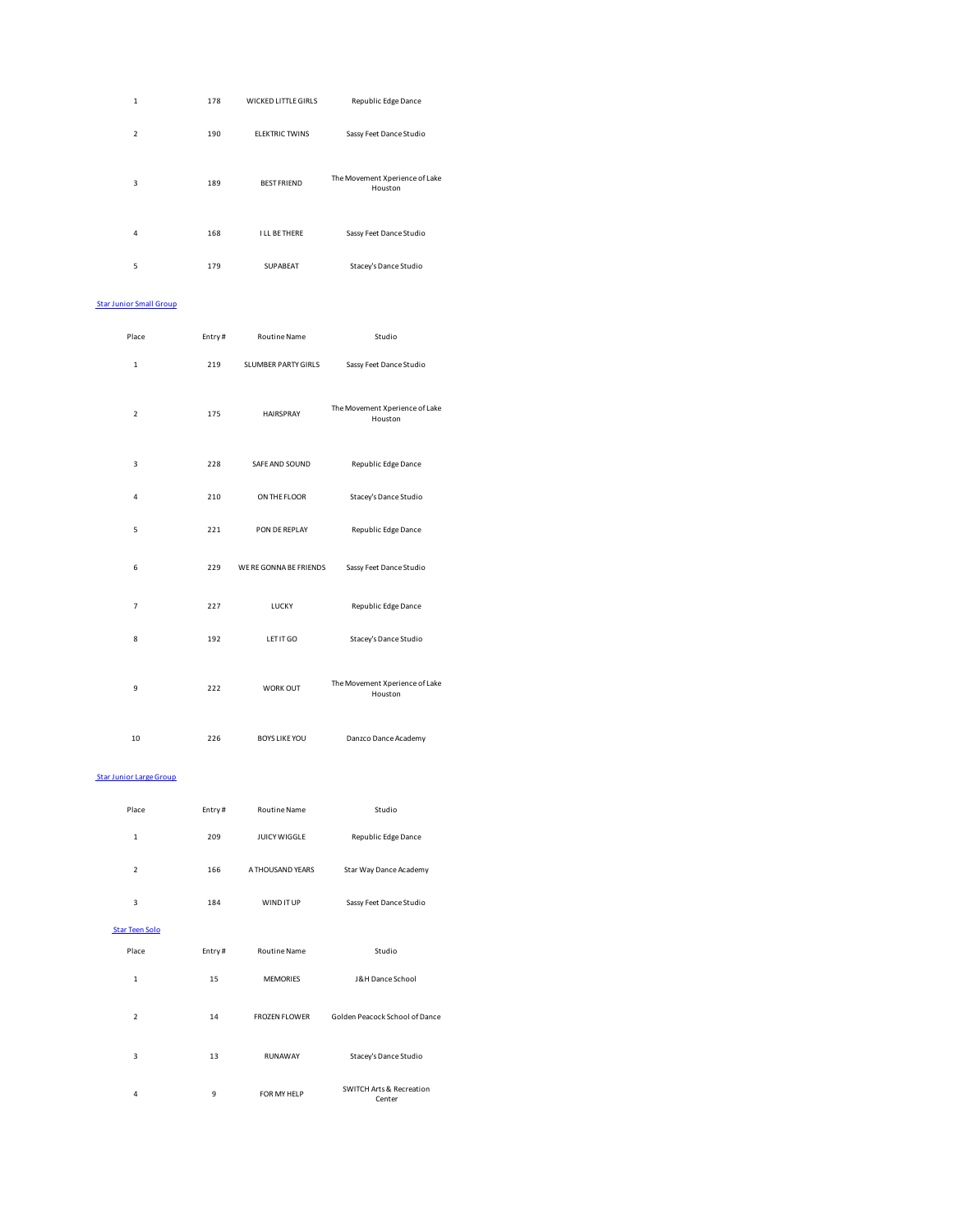| 5                            | $\overline{2}$ | HIT THE ROAD JACK       | Stacey's Dance Studio                         |
|------------------------------|----------------|-------------------------|-----------------------------------------------|
| 6                            | 8              | YOU CAN'T STOP THE GIRL | Stacey's Dance Studio                         |
| $\overline{7}$               | $\mathbf 1$    | <b>STITCHES</b>         | The Movement Xperience of Lake<br>Houston     |
| 8                            | 10             | LILY                    | Stacey's Dance Studio                         |
| 9                            | 16             | SOMEONE IN THE CROWD    | Sassy Feet Dance Studio                       |
| 10                           | 6              | CHANDELIER              | Amor Dance Creations                          |
| <b>Star Teen Duet/Trio</b>   |                |                         |                                               |
| Place                        | Entry#         | Routine Name            | Studio                                        |
| $\mathbf{1}$                 | 68             | TOO SOON                | Sassy Feet Dance Studio                       |
| $\overline{\mathbf{c}}$      | 75             | JULY                    | Amor Dance Creations                          |
| 3                            | 70             | <b>SISTERS</b>          | Sassy Feet Dance Studio                       |
| <b>Star Teen Small Group</b> |                |                         |                                               |
| Place                        | Entry#         | Routine Name            | Studio                                        |
| $\mathbf 1$                  | 354            | BEAUTIFUL               | Sassy Feet Dance Studio                       |
| $\overline{\mathbf{c}}$      | 336            | SYMPTOM UNKNOWN         | <b>SWITCH Arts &amp; Recreation</b><br>Center |
| 3                            | 324            | WISHING AND HOPING      | Sassy Feet Dance Studio                       |
| <b>Star Teen Large Group</b> |                |                         |                                               |
| Place                        | Entry#         | Routine Name            | Studio                                        |
| $\mathbf 1$                  | 355            | WITH OR WITHOUT YOU     | Stacey's Dance Studio                         |
| <b>Star Senior Solo</b>      |                |                         |                                               |
| Place                        | Entry#         | <b>Routine Name</b>     | Studio                                        |
| 1                            | 21             | LOVE IN THE DARK        | The Movement Xperience of Lake<br>Houston     |
| $\overline{2}$               | 17             | <b>BLACK &amp; GOLD</b> | <b>SWITCH Arts &amp; Recreation</b><br>Center |
| <b>Star Senior Duet/Trio</b> |                |                         |                                               |
| Place                        | Entry#         | Routine Name            | Studio                                        |
| <b>Top Score</b>             | 86             | WORKIN' DAY & NIGHT     | <b>SWITCH Arts &amp; Recreation</b><br>Center |
| <b>Power Petite Solo</b>     |                |                         |                                               |
| Place                        | Entry#         | Routine Name            | Studio                                        |
| $\mathbf 1$                  | 159            | WONDERING               | Republic Edge Dance                           |
| $\overline{\mathbf{c}}$      | 157            | WHEN THE PARTY'S OVER   | Republic Edge Dance                           |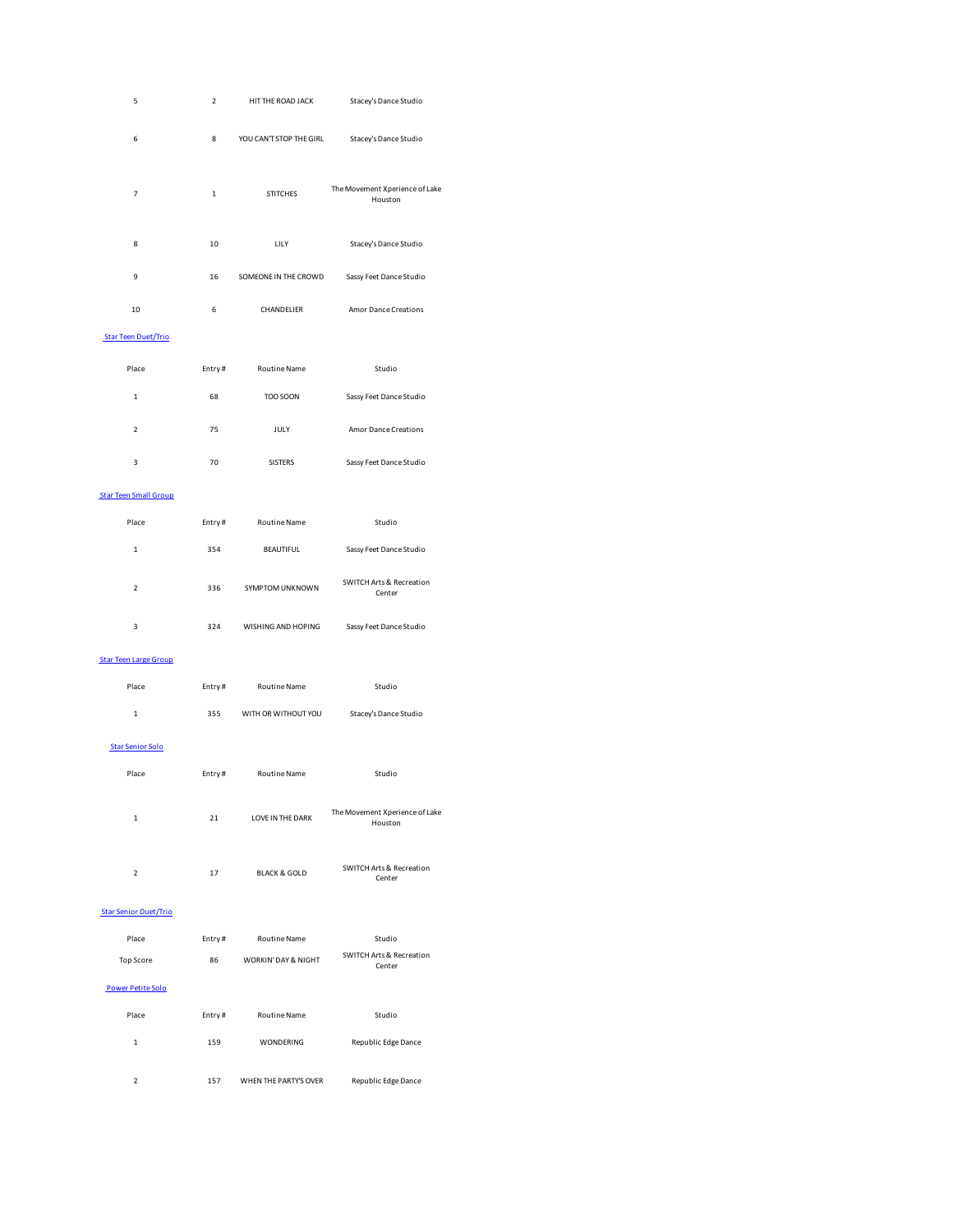| 3                               | 162    | OVER THE RAINBOW                     | The Movement Xperience of Lake<br>Houston                |
|---------------------------------|--------|--------------------------------------|----------------------------------------------------------|
| 4                               | 160    | LOVELY                               | Republic Edge Dance                                      |
| 5                               | 156    | <b>CLAP SNAP</b>                     | Republic Edge Dance                                      |
| <b>Power Petite Small Group</b> |        |                                      |                                                          |
| Place                           | Entry# | Routine Name                         | Studio                                                   |
| $\mathbf 1$                     | 120    | ONE MORE TRY                         | Republic Edge Dance                                      |
| $\overline{\mathbf{c}}$         | 126    | WAKE ME UP                           | Republic Edge Dance                                      |
| 3                               | 137    | <b>DIAMONDS</b>                      | Republic Edge Dance                                      |
| <b>Power Petite Duet/Trio</b>   |        |                                      |                                                          |
| Place                           | Entry# | Routine Name                         | Studio                                                   |
| $\mathbf 1$                     | 131    | TOOK THE NIGHT                       | Republic Edge Dance                                      |
| $\overline{\mathbf{c}}$         | 129    | LONDON                               | Stacey's Dance Studio                                    |
| <b>Power Petite Large Group</b> |        |                                      |                                                          |
| Place                           | Entry# | Routine Name                         | Studio                                                   |
| $\mathbf 1$                     | 114    | PARTY PEOPLE                         | Republic Edge Dance                                      |
| <b>Power Junior Small Group</b> |        |                                      |                                                          |
| Place                           | Entry# | Routine Name                         | Studio                                                   |
| 1                               | 195    | SMOOTH CRIMINAL                      | Sassy Feet Dance Studio                                  |
| 2                               | 193    | REIGN                                | Republic Edge Dance                                      |
| 3                               | 176    | SWING SET                            | Republic Edge Dance                                      |
| $\overline{a}$                  | 181    | <b>TROUBLE</b>                       | Republic Edge Dance                                      |
| 5                               | 215    | AMIGAS CHEETAHS                      | Republic Edge Dance                                      |
| 6                               | 212    | BAILAR                               | Stacey's Dance Studio                                    |
| $\overline{7}$                  | 197    | <b>GARLAND WALTZ</b>                 | SLEEPING BEAUTY - Vitacca Vocational School for<br>Dance |
| 8                               | 196    | DO YOU BELIEVE IN LIFE<br>AFTER LOVE | Stacey's Dance Studio                                    |
| 9                               | 182    | YOU'RE IN THE BAND                   | Steppin' Time Performing Arts<br>Center                  |

10 191 RUBBER BISCUIT The Movement Xperience of Lake Houston

Power Junior Solo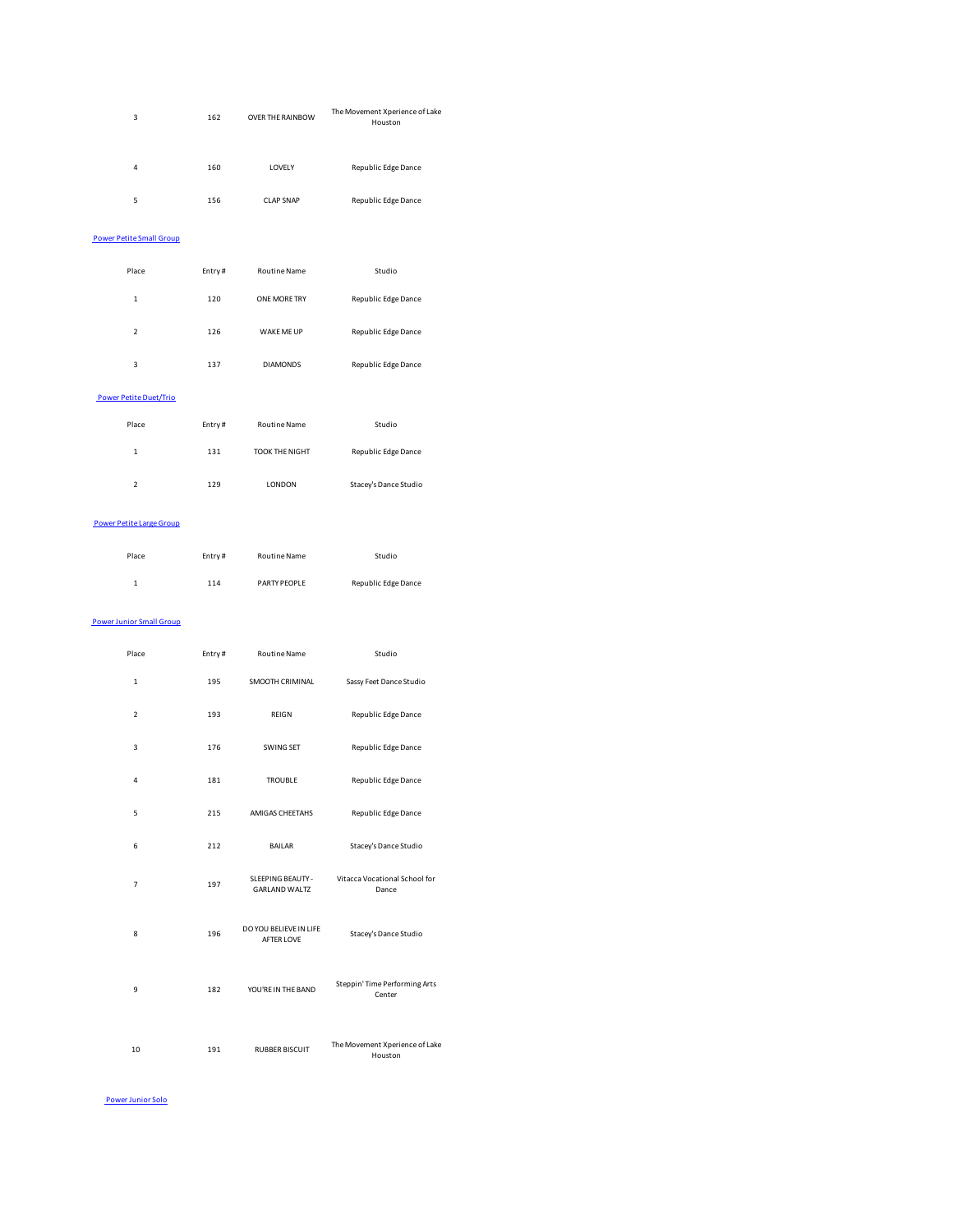| Place          | Entry# | <b>Routine Name</b>     | Studio                         |
|----------------|--------|-------------------------|--------------------------------|
| $\mathbf{1}$   | 468    | DIVE IN THE POOL        | Republic Edge Dance            |
| $\overline{2}$ | 429    | A PALE'                 | Republic Edge Dance            |
| 3              | 425    | SELF LOVE               | Republic Edge Dance            |
| 4              | 441    | LONELY                  | Republic Edge Dance            |
| 5              | 439    | <b>IMAGINE</b>          | Sassy Feet Dance Studio        |
| 6              | 437    | <b>HEAVEN</b>           | Republic Edge Dance            |
| $\overline{7}$ | 419    | <b>BOUNCE BACK</b>      | Republic Edge Dance            |
| 8              | 462    | PUTTING ON THE RITZ     | Republic Edge Dance            |
| 9              | 428    | SHAKE IT OFF            | Stacey's Dance Studio          |
| 10             | 433    | COME FIND ME            | Republic Edge Dance            |
| 11             | 448    | <b>OCEAN EYES</b>       | Sassy Feet Dance Studio        |
| 12             | 455    | <b>BUSINESS OF LOVE</b> | Stacey's Dance Studio          |
| 13             | 465    | CASTLE                  | Republic Edge Dance            |
| 14             | 435    | <b>BRAVE</b>            | Republic Edge Dance            |
|                |        |                         | The Movement Xperience of Lake |
| 15             | 414    | <b>MERCY</b>            | Houston                        |

## Power Junior Duet/Trio

| Place          | Entry# | <b>Routine Name</b> | Studio                                    |
|----------------|--------|---------------------|-------------------------------------------|
| $\mathbf{1}$   | 183    | COLDHEARTED         | The Movement Xperience of Lake<br>Houston |
| $\overline{2}$ | 204    | <b>MR.BIG STUFF</b> | Stacey's Dance Studio                     |
| 3              | 206    | <b>DEM BEATS</b>    | Republic Edge Dance                       |

#### Power Junior Large Group

| Place<br>1    | Entry#<br>170 | <b>Routine Name</b><br><b>FASHON'</b> | Studio<br>Republic Edge Dance             |
|---------------|---------------|---------------------------------------|-------------------------------------------|
| $\mathcal{P}$ | 165           | <b>I F JARDIN ANIME</b>               | Vitacca Vocational School for<br>Dance    |
| 3             | 169           | <b>MEMORIES</b>                       | The Movement Xperience of Lake<br>Houston |
| 4             | 177           | COSMIC LOVE                           | Stacey's Dance Studio                     |
| 5             | 171           | <b>SWEET FANTASY</b>                  | Stacey's Dance Studio                     |

#### Power Junior Line/Production

| Entry#<br>200 | <b>Routine Name</b><br>DIAMOND IN THE ROUGH | Studio<br>Republic Edge Dance |
|---------------|---------------------------------------------|-------------------------------|
|               |                                             |                               |
| Entry#        | <b>Routine Name</b>                         | Studio                        |
| 256           | <b>LOST</b>                                 | Sassy Feet Dance Studio       |
| 235           | STRONGER MAGIC                              | Sassy Feet Dance Studio       |
| 237.1         | PAQUITA VARIATION                           | <b>Faith Dance Studio</b>     |
| 274.1         | THE FND OF EVERYTHING                       | Stacey's Dance Studio         |
| 247           | <b>ONF DAY</b>                              | Stacey's Dance Studio         |
| 255           | <b>GROWING PAINS</b>                        | Stacey's Dance Studio         |
| 245           | <b>TAKF IT FASY</b>                         | Republic Edge Dance           |
| 253           | <b>I DON'T THINK ABOUT YOU</b>              | Stacey's Dance Studio         |
|               |                                             |                               |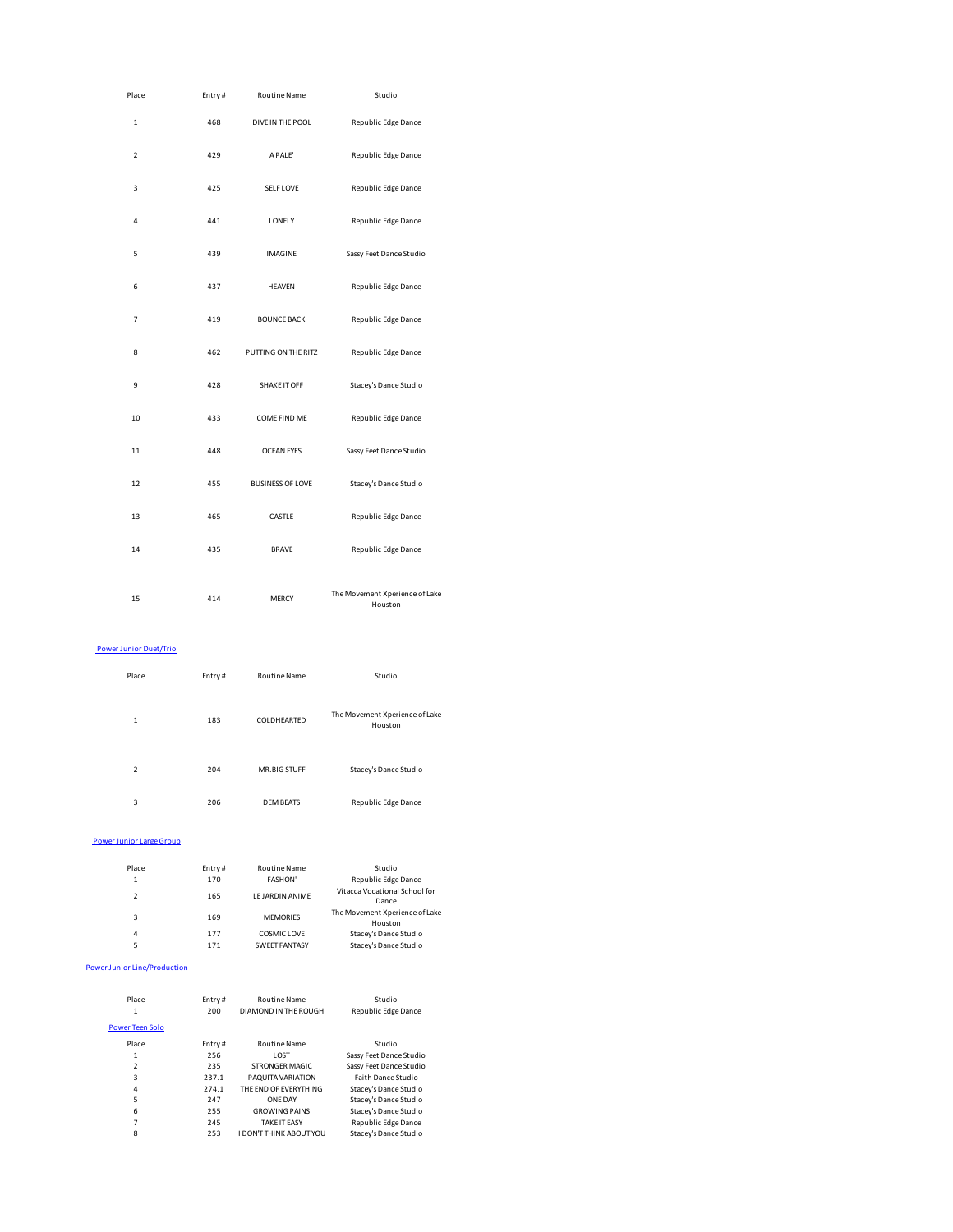| 9<br>10                          | 262<br>243    | PANIC ROOM<br>DON'T STOP ME NOW               | Stacey's Dance Studio<br>Stacey's Dance Studio         |
|----------------------------------|---------------|-----------------------------------------------|--------------------------------------------------------|
| 12                               | 242           | <b>FANCY MAN</b>                              | Define Dance & Arts Studio                             |
| 13                               | 240           | <b>OUTRAGEOUS</b>                             | Republic Edge Dance                                    |
| 14                               | 268           | NEVER LET ME GO                               | Stacey's Dance Studio                                  |
| 15                               | 267           | <b>BAD THINGS</b>                             | The Movement Xperience of Lake<br>Houston              |
| <b>Power Teen Duet/Trio</b>      |               |                                               |                                                        |
| Place                            | Entry#        | <b>Routine Name</b>                           | Studio                                                 |
| 1                                | 78            | MISDEMEANORS                                  | Sassy Feet Dance Studio                                |
| 2                                | 73            | POST THAT                                     | Stacey's Dance Studio<br>Steppin' Time Performing Arts |
| 3                                | 81            | DON'T WORRY ABOUT ME                          | Center                                                 |
| 4<br>5                           | 80<br>71      | FAR FROM HOME<br><b>TOOK THE NIGHT</b>        | Stacey's Dance Studio<br>Stacey's Dance Studio         |
| <b>Power Teen Small Group</b>    |               |                                               |                                                        |
| Place                            | Entry#        | <b>Routine Name</b>                           | Studio                                                 |
| 1                                | 328           | DANCING WITH MYSELF                           | Steppin' Time Performing Arts                          |
| $\overline{2}$                   | 334           | TIMELAPSE                                     | Center<br>Republic Edge Dance                          |
| 3                                | 321           | ABSOLUTELY NOT                                | Republic Edge Dance                                    |
| 4                                | 337           | <b>LOVE IS A CROW</b>                         | Define Dance & Arts Studio                             |
| 5                                | 335           | <b>FINDER</b>                                 | Steppin' Time Performing Arts                          |
| 6                                | 319           | PANAMA                                        | Center<br>Stacey's Dance Studio                        |
| 7                                | 330           | A NEW DAY                                     | Stacey's Dance Studio                                  |
| 8                                | 318           | COMIN' HOME BABY<br><b>DOLLS IN THE ATTIC</b> | Stacey's Dance Studio                                  |
| 9                                | 338           |                                               | Danzco Dance Academy<br>Steppin' Time Performing Arts  |
| 10                               | 320           | <b>TAKE MY HAND</b>                           | Center                                                 |
| <b>Power Teen Large Group</b>    |               |                                               |                                                        |
| Place                            |               |                                               |                                                        |
| 1                                | Entry#<br>349 | <b>Routine Name</b><br><b>LIKE A PRAYER</b>   | Studio<br>Stacey's Dance Studio                        |
| $\overline{a}$                   | 345           | WHO WOULDN'T                                  | Republic Edge Dance                                    |
| 3                                | 359           | <b>BIRDSONG</b>                               | Stacey's Dance Studio                                  |
| Power Senior Solo                |               |                                               |                                                        |
| Place<br>$\mathbf{1}$            | Entry#<br>40  | <b>Routine Name</b><br>SLIP                   | Studio<br>Danzco Dance Academy                         |
| $\overline{2}$                   | 57            | <b>HUMAN</b>                                  | Republic Edge Dance                                    |
| 3<br>4                           | 27            | <b>MY FUTURE</b>                              | Sassy Feet Dance Studio                                |
|                                  | 31            | YOU FOR ME                                    | Republic Edge Dance<br>Steppin' Time Performing Arts   |
| 5                                | 42            | SATURN                                        | Center                                                 |
| 6                                | 29            | LIES AND DECEIT                               | Stacey's Dance Studio                                  |
| 7                                | 43            | REMEMBRANCE                                   | Golden Peacock School of Dance                         |
| 8<br>9                           | 25<br>30      | <b>FINDING HOPE</b><br>LONELY                 | Danzco Dance Academy<br>Danzco Dance Academy           |
| 10                               | 36            | <b>STONE COLD</b>                             | Sassy Feet Dance Studio                                |
| <b>Power Senior Duet/Trio</b>    |               |                                               |                                                        |
| Place                            | Entry#        | <b>Routine Name</b>                           | Studio                                                 |
| 1                                | 85            | <b>RUN BABY RUN</b>                           | Danzco Dance Academy                                   |
| <b>Power Senior Small Group</b>  |               |                                               |                                                        |
| Place                            | Entry#        | <b>Routine Name</b>                           | Studio                                                 |
| 1                                | 348           | OMG                                           | Sassy Feet Dance Studio                                |
| 2                                | 316           | MIDNIGHT TRAIN TO<br>GEORGIA                  | Sassy Feet Dance Studio                                |
| 3                                | 356           | VOICE OF GOD                                  | Danzco Dance Academy                                   |
| <b>Power Senior Large Group</b>  |               |                                               |                                                        |
| Place<br>1                       | Entry#<br>331 | Routine Name<br>PAINT IT BLACK                | Studio<br>Danzco Dance Academy                         |
|                                  |               |                                               |                                                        |
| <b>Energy Junior Solo</b>        |               |                                               |                                                        |
| Place<br>1                       | Entry#<br>470 | Routine Name<br>REMEMBER                      | Studio<br>Republic Edge Dance                          |
| $\overline{\mathbf{2}}$          | 475           | <b>CUPID VARIATION</b>                        | Vitacca Vocational School for                          |
| 3                                | 473           | <b>ICON</b>                                   | Dance<br>Republic Edge Dance                           |
| 4                                | 463           | WISHING WELL                                  | The Movement Xperience of Lake                         |
| 5                                | 469           | <b>HE'S A DREAM</b>                           | Houston<br>Republic Edge Dance                         |
| <b>Energy Junior Duet/Trio</b>   |               |                                               |                                                        |
| Place                            | Entry#        | Routine Name                                  | Studio                                                 |
| 1                                | 208           | LOST                                          | Republic Edge Dance                                    |
| <b>Energy Junior Small Group</b> |               |                                               |                                                        |
| Place                            | Entry#        | <b>Routine Name</b>                           | Studio                                                 |
| 1                                | 218           | LOVE MYSELF                                   | Republic Edge Dance                                    |
| 2                                | 211           | <b>GISELLE FRIENDS</b>                        | Vitacca Vocational School for<br>Dance                 |
| 3                                | 224           | CINEMA ITALIANO                               | Republic Edge Dance                                    |
| <b>Energy Junior Large Group</b> |               |                                               |                                                        |
| Place                            | Entry#        | <b>Routine Name</b>                           | Studio                                                 |
|                                  |               |                                               |                                                        |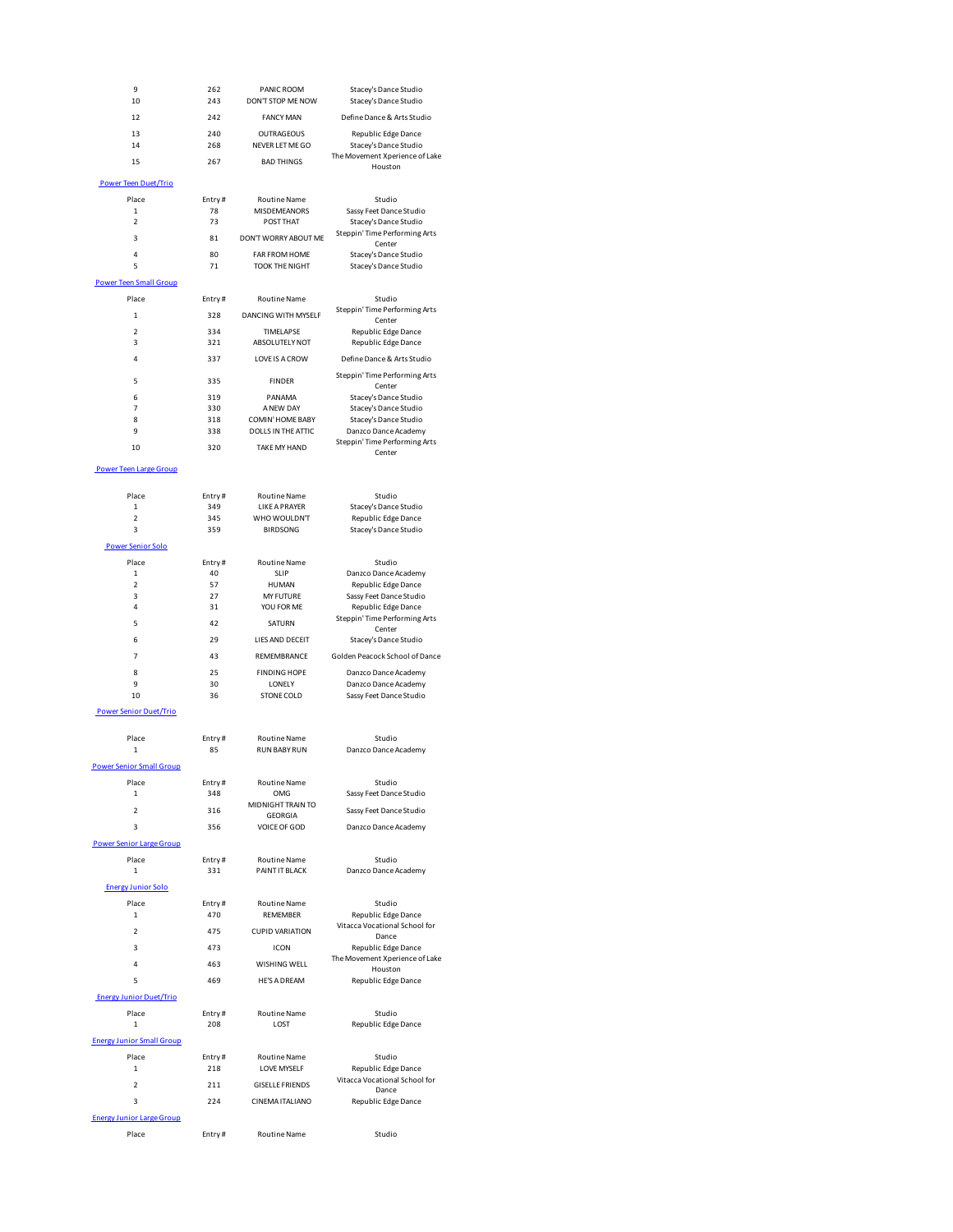| <b>Top Score</b>                                                                                           | 230           | WALK FOR ME                             | Republic Edge Dance                                   |
|------------------------------------------------------------------------------------------------------------|---------------|-----------------------------------------|-------------------------------------------------------|
| <b>Energy Teen Solo</b>                                                                                    |               |                                         |                                                       |
|                                                                                                            |               |                                         |                                                       |
| Place<br>$\mathbf{1}$                                                                                      | Entry#<br>311 | <b>Routine Name</b><br>WHAT'S OUT THERE | Studio<br>Republic Edge Dance                         |
| $\overline{2}$                                                                                             | 284           | <b>STILL HAVE ME</b>                    | Republic Edge Dance                                   |
|                                                                                                            |               |                                         | The Movement Xperience of Lake                        |
| 3                                                                                                          | 278           | HOW TO SAVE A LIFE                      | Houston                                               |
| 4                                                                                                          | 302           | <b>UNKNOWN</b>                          | Republic Edge Dance                                   |
| 5                                                                                                          | 307           | NO DIGGITY                              | Republic Edge Dance                                   |
| 6                                                                                                          | 289           | SPACE                                   | Republic Edge Dance                                   |
| $\overline{7}$                                                                                             | 313           | SATURN                                  | Republic Edge Dance                                   |
| 8                                                                                                          | 279           | ALL MY LOVIN'                           | The Movement Xperience of Lake<br>Houston             |
| 9                                                                                                          | 294           | WHO I AM                                | The Movement Xperience of Lake<br>Houston             |
| 10                                                                                                         | 290           | <b>FORGET ABOUT US</b>                  | Republic Edge Dance                                   |
| <b>Energy Teen Duet/Trio</b>                                                                               |               |                                         |                                                       |
| Place                                                                                                      | Entry#        | <b>Routine Name</b>                     | Studio                                                |
| $\mathbf 1$                                                                                                | 93            | KEHLANI                                 | Republic Edge Dance                                   |
| $\overline{\mathbf{c}}$                                                                                    | 90            | <b>STEREOTYPES</b>                      | The Movement Xperience of Lake                        |
| 3                                                                                                          | 82            | <b>SING SING SING</b>                   | Houston<br>Steppin' Time Performing Arts              |
| $\overline{4}$                                                                                             | 69            | NOT LOSING YOU                          | Center<br>The Movement Xperience of Lake              |
|                                                                                                            |               | DANCE OF THE LITTLE                     | Houston<br>Steppin' Time Performing Arts              |
| 5                                                                                                          | 92            | SWANS                                   | Center                                                |
| <b>Energy Teen Small Group</b>                                                                             |               |                                         |                                                       |
| Place<br>$\mathbf 1$                                                                                       | Entry#<br>333 | <b>Routine Name</b><br><b>DROWNING</b>  | Studio<br>Republic Edge Dance                         |
| $\overline{\mathbf{c}}$                                                                                    | 326           | LONG LIVE LIFE                          | The Movement Xperience of Lake                        |
|                                                                                                            |               |                                         | Houston                                               |
| 3                                                                                                          | 322           | DESPERADO                               | Republic Edge Dance                                   |
| 4<br>5                                                                                                     | 351<br>362    | <b>BROKEN</b><br>NA NA NA               | Republic Edge Dance<br>Republic Edge Dance            |
|                                                                                                            |               |                                         |                                                       |
| <b>Energy Teen Large Group</b>                                                                             |               |                                         |                                                       |
| Place                                                                                                      | Entry#        | <b>Routine Name</b>                     | Studio                                                |
| <b>Top Score</b>                                                                                           | 357           | <b>CIRCLES</b>                          | Republic Edge Dance                                   |
| <b>Energy Teen Line/Production</b>                                                                         |               |                                         |                                                       |
|                                                                                                            |               |                                         |                                                       |
| Place                                                                                                      | Entry#        | <b>Routine Name</b>                     | Studio                                                |
| <b>Top Score</b>                                                                                           | 315           | <b>BRITNEY</b>                          | Republic Edge Dance                                   |
| <b>Energy Senior Solo</b>                                                                                  |               |                                         |                                                       |
|                                                                                                            |               |                                         |                                                       |
|                                                                                                            |               |                                         |                                                       |
| Place                                                                                                      | Entry#        | <b>Routine Name</b>                     | Studio                                                |
| $\mathbf 1$                                                                                                | 49            | SHOW ME WHAT YOU GOT                    | Republic Edge Dance                                   |
| $\overline{\mathbf{2}}$                                                                                    | 60            | 90 DAYS                                 | Republic Edge Dance<br>The Movement Xperience of Lake |
| 3                                                                                                          | 46            | <b>BEGGIN'</b>                          | Houston                                               |
| 4                                                                                                          | 47            | LOVE YOU IN MY MIND                     | Republic Edge Dance                                   |
| 5                                                                                                          | 61            | AGAPE                                   | Steppin' Time Performing Arts                         |
|                                                                                                            |               |                                         | Center                                                |
| <b>Energy Senior Duet/Trio</b>                                                                             |               |                                         |                                                       |
| Place                                                                                                      | Entry#        | <b>Routine Name</b>                     | Studio                                                |
| 1                                                                                                          | 89            | REMISSIO                                | <b>EHS Elevate</b>                                    |
| <b>Energy Senior Small Group</b>                                                                           |               |                                         |                                                       |
|                                                                                                            |               |                                         |                                                       |
| Place                                                                                                      | Entry#        | <b>Routine Name</b>                     | Studio                                                |
| 1                                                                                                          | 341           | HAUNTED<br>TURNED MY WORLD              | Republic Edge Dance                                   |
| 2                                                                                                          | 363           | UPSIDE DOWN                             | Republic Edge Dance                                   |
| 3                                                                                                          | 327           | <b>I KNOW IT</b>                        | Republic Edge Dance                                   |
|                                                                                                            |               |                                         |                                                       |
|                                                                                                            |               |                                         |                                                       |
| Place                                                                                                      | Entry#        | Routine Name                            | Studio                                                |
| 1                                                                                                          | 341           | HAUNTED                                 | Republic Edge Dance                                   |
| <b>Industry Dance Awards Best Jazz</b><br><b>Industry Dance Awards Best</b><br>Lyrical/Modern/Contemporary |               |                                         |                                                       |
|                                                                                                            |               |                                         |                                                       |
| Place                                                                                                      | Entry#        | Routine Name                            | Studio                                                |
| $\mathbf{1}$                                                                                               | 363           | TURNED MY WORLD                         | Republic Edge Dance                                   |
|                                                                                                            |               | UPSIDE DOWN                             |                                                       |
| <b>Industry Dance Awards Best</b><br>Open/Acro/Ballet                                                      |               |                                         |                                                       |
|                                                                                                            |               |                                         |                                                       |
| Place                                                                                                      | Entry#        | Routine Name                            | Studio                                                |
| 1                                                                                                          | 333           | DROWNING                                | Republic Edge Dance                                   |
|                                                                                                            |               |                                         |                                                       |
| Place                                                                                                      | Entry#        | Routine Name                            | Studio                                                |
| $\mathbf 1$                                                                                                | 327           | <b>I KNOW IT</b>                        | Republic Edge Dance                                   |
| <b>Industry Dance Awards Best Tap</b><br>Peoples's Choice Award                                            |               |                                         |                                                       |
| Place                                                                                                      |               | Routine Name                            | Studio                                                |
| $\mathbf{1}$                                                                                               | 326           | LONG LIVE LIFE                          | The Movement Xperience of Lake                        |
|                                                                                                            |               |                                         | Houston                                               |